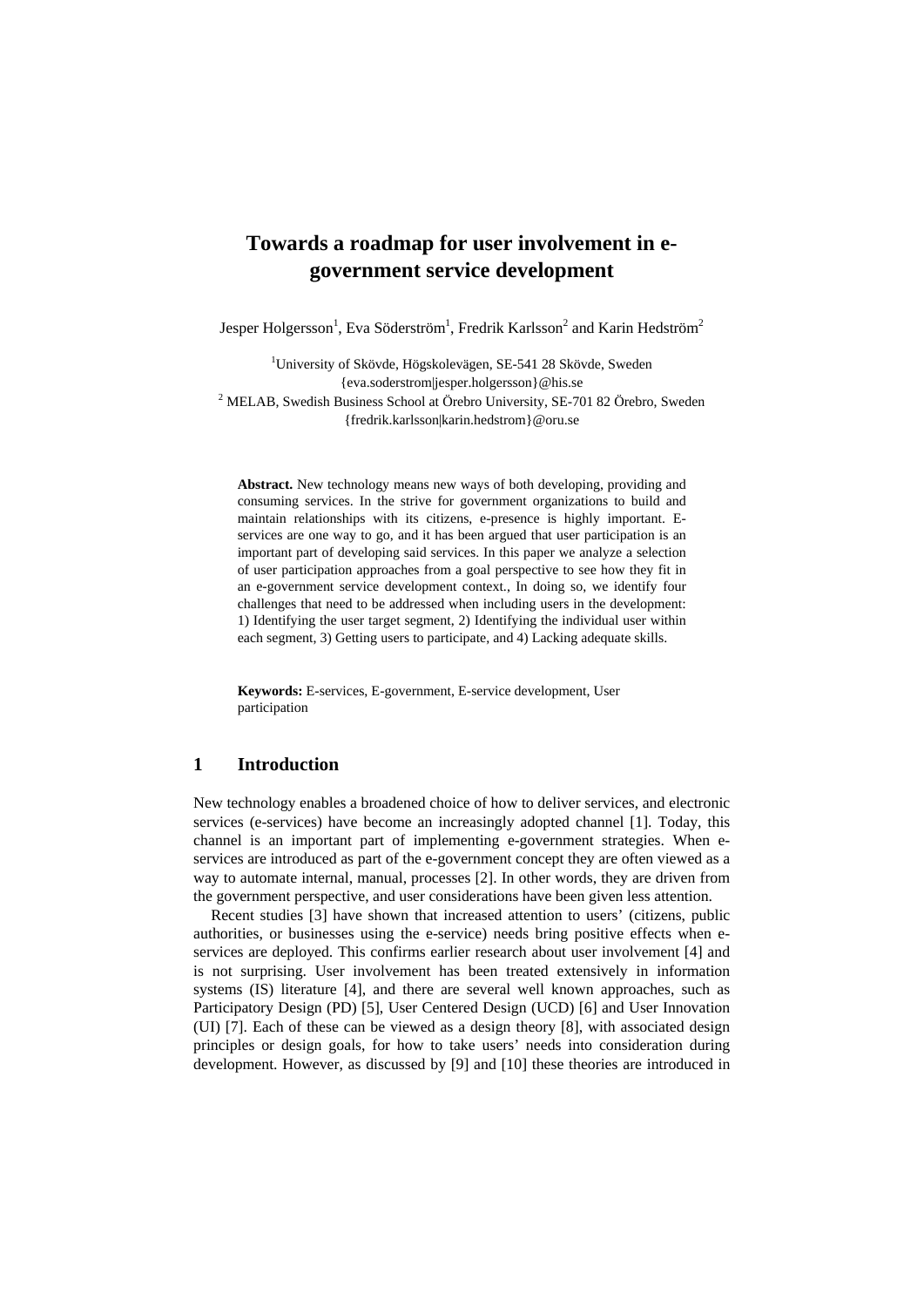new settings as the information systems field moves forward, settings that was not considered when the theories evolved. Consequently, e-service development can be viewed as such a new setting. It is therefore natural to investigate if it is possible to apply them when developing e-government services. This paper aims to analyze the three mentioned user participation approaches in e-government service development from a goal perspective, in order to identify challenges for user participation in development. Awareness of the challenges is important in order to increase citizen inclusion, as well as the chances of mutual gain from development. Inclusion may also increase democratic principles, and enable the development of more usable and valuable e-government services.

The paper is structured as follows. In the second Section we outline our research design and analytical framework. In the third Section we identify requirements on egovernment service development. Sections four and five contain the analysis, where we map the requirements to the goals behind the user participation approaches. Finally, the paper ends with short conclusions concerning the challenges identified and reflections on future research.

## **2 Research Design**

In this paper we view user participation approaches from a design science perspective [11], where each approach represents a design theory. This means each approach has been devised through a goal-oriented design activity [12], where certain design goals were set out. Hence these design goals or principles tell us what can be achieved with that particular approach, which can be compared with the requirements that are found about e-government service development. To achieve this end we need an analysis framework that can reconstruct the design principles of each design theory. Therefore, we have chosen the framework laid out in [13] to analyze the rationale, or the goals, behind each approach.

The framework in Fig. 1 is depicted as a Unified Modelling Language-class diagram. It consists of three classes: method fragment, goal and values, and between these we find a number of named associations. The method fragment concept refers to a description of a systems development method, or any coherent part thereof [14]. According to [15] method fragments can be studied on five different levels of granularity: method, stage, model, diagram, and concept. Method addresses a complete method for systems development, for example, Rational Unified Process. Concept on the other hand is the smallest part of a method, representing a single construct in the method.

Each method fragment is anchored in goals and values. These are often referred to as the method's perspective [16] or argumentative dimension [17]. Goals reflect the method designer's intentions with the method, what that the method user will be able to achieve when using  $it$  – in other words, the design goals. Since a method can have several goals, these goals can either support or contradict each other. In addition, a goal is based on one or more values, which are ideals held by the method designer.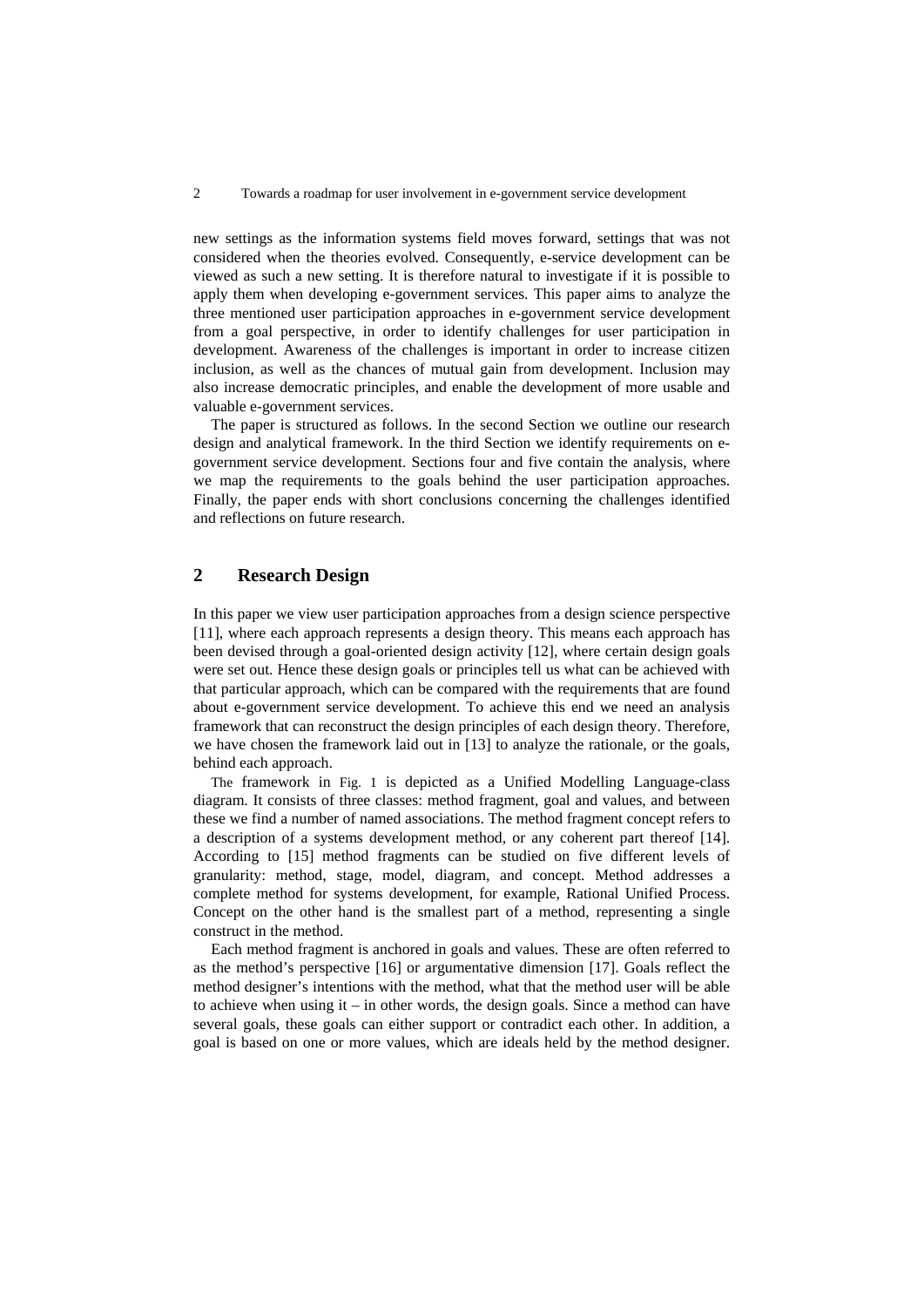The principle about achievement and contradiction applies here as well, where values in a method can support or contradict each other.



**Fig. 1.** Method rationale framework [13]

Our data analysis was done in three steps, where the last two steps form an iterative pattern. The first step concerns elicitation of the requirements of e-government service development. This step is based on existing research on e-government service and was presented in Section 2. The second step, presented in Section 4, consists of a reconstruction of the design goals behind each of the selected user participation approaches. In order to make the methods more comparable we have used goals graphs, using a unified notation, inspired by Yu [18]. We have selected goals put forward as important in literature. As we are interested in the challenges to fulfil these goals we have decided not to include values in the analysis. Subsequently, we do not question the goals and the values as such, rather investigating the problems of fulfilling them in an e-government service development context.

All methods consist of a large number of goals if the analysis is done at a low granularity level. However, since we are interested in a strategic discussion concerning the applicability of these approaches we view the selected approaches as one stage in a development method. According to Brinkkemper's [15] typology of method fragments, a stage addresses "a segment of the life-cycle of the information system," for example, design. Therefore, we have investigated high-level goals to see how well they support the requirements of e-government services development.

The third step focuses on analysing the possibilities to fulfil the goals that we have identified for each user participation approach. In Section 5, we have mapped the identified requirements to the design goals. With this basis we have identified challenges with meeting certain requirements.

# **3 E-government Service Development**

Many governments wish to improve their service to citizens and companies by becoming more flexible in a dynamic and changing environment [19]. Today, webbased technologies, such as e-services [1, 20], offer new opportunities for governments to communicate with citizens and businesses. These technologies are efficient alternatives to the traditional physical channels. But development of e-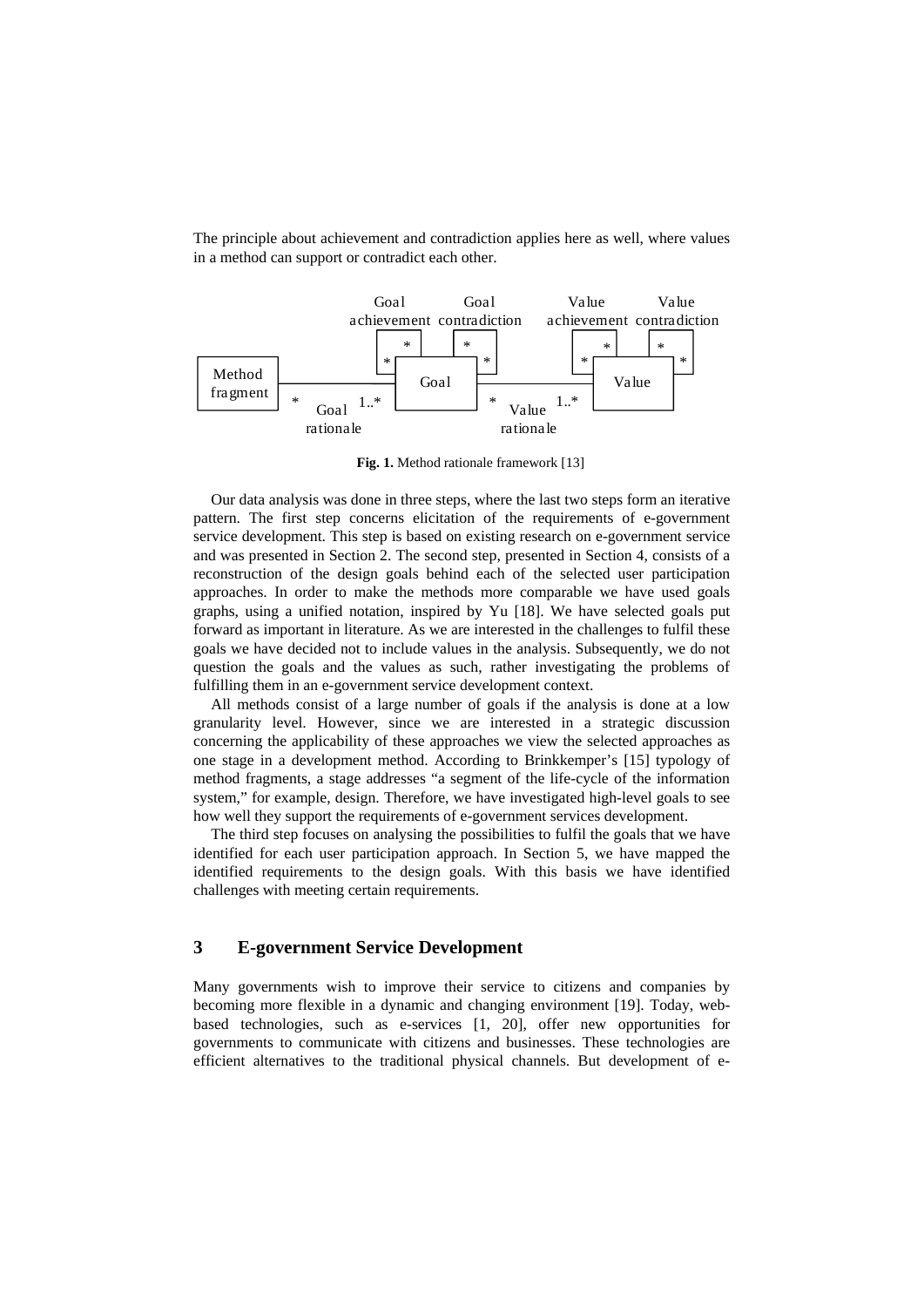government services is a complex endeavor. Many of these services have to be offered more all less universally to all citizens [21] in order to fulfill normative values such as democracy and individual human rights. Hence, identifying relevant egovernment services and eliciting valid systems requirements for these broad target groups are challenging [22]. Also, development often includes integration of different government entities, which results in complex solutions [23].

Normative and legal values are embedded in the actions performed by public administrations [24]. For example, in Sweden they are referred to as a "public ethos" that shall govern the actions of the civil servants. The public ethos is based on democracy and human rights, striving for the legal rights of the individual [25]. As egovernment concerns the development of information systems (IS) for the public sector, the IS supporting e-government services, should be developed with particular attention to the values and goals related to the public ethos, such as using ICT as a tool to support increased citizen participation in democratic processes [2, 26]. Business values are also included in the Swedish public ethos [25], meaning that public administrations should take into account economic values such as functionality, productivity and efficiency [27, 28].

Development of e-government services has, as mentioned, traditionally focused on automating internal manual business processes [2]. Attention has been on possible efficiency generated by the e-service, and not on users [29]. At best, user needs have been guessed and not thoroughly analyzed [30]. However, the role of the user is now shifting towards active user participation in various forms [31]. It is evident that active user participation increase the likelihood of positive effects on service use, not only from the providing authority's point of view but also from the user's [32, 33]

**Table 1.** Requirements on e-government service development

| Requirement                                                        | References       |
|--------------------------------------------------------------------|------------------|
| To develop e-services that are <i>relevant</i> to the users        | [21, 22]         |
| To develop e-services that are <i>useable</i>                      | [29, 30, 32, 33] |
| To develop e-services that are <i>efficient</i> for the government | [2, 25, 27, 28]  |
| To develop e-services that supports democracy                      | [2, 25, 26]      |
| To employ an efficient and democratic development process          | [25, 27]         |
| for the government                                                 |                  |

To summarize, the interest for applying user participation approaches in egovernment service development is growing. At the same time we can also identify (at least) five requirements that are important during development of e-government services. These requirements, which are central to the analysis in this paper, are summarized in Table 1.

### **4 User Participation Approaches**

There are numerous approaches for how to incorporate users in the development process. A closer look at these approaches reveals many shared characteristics. In this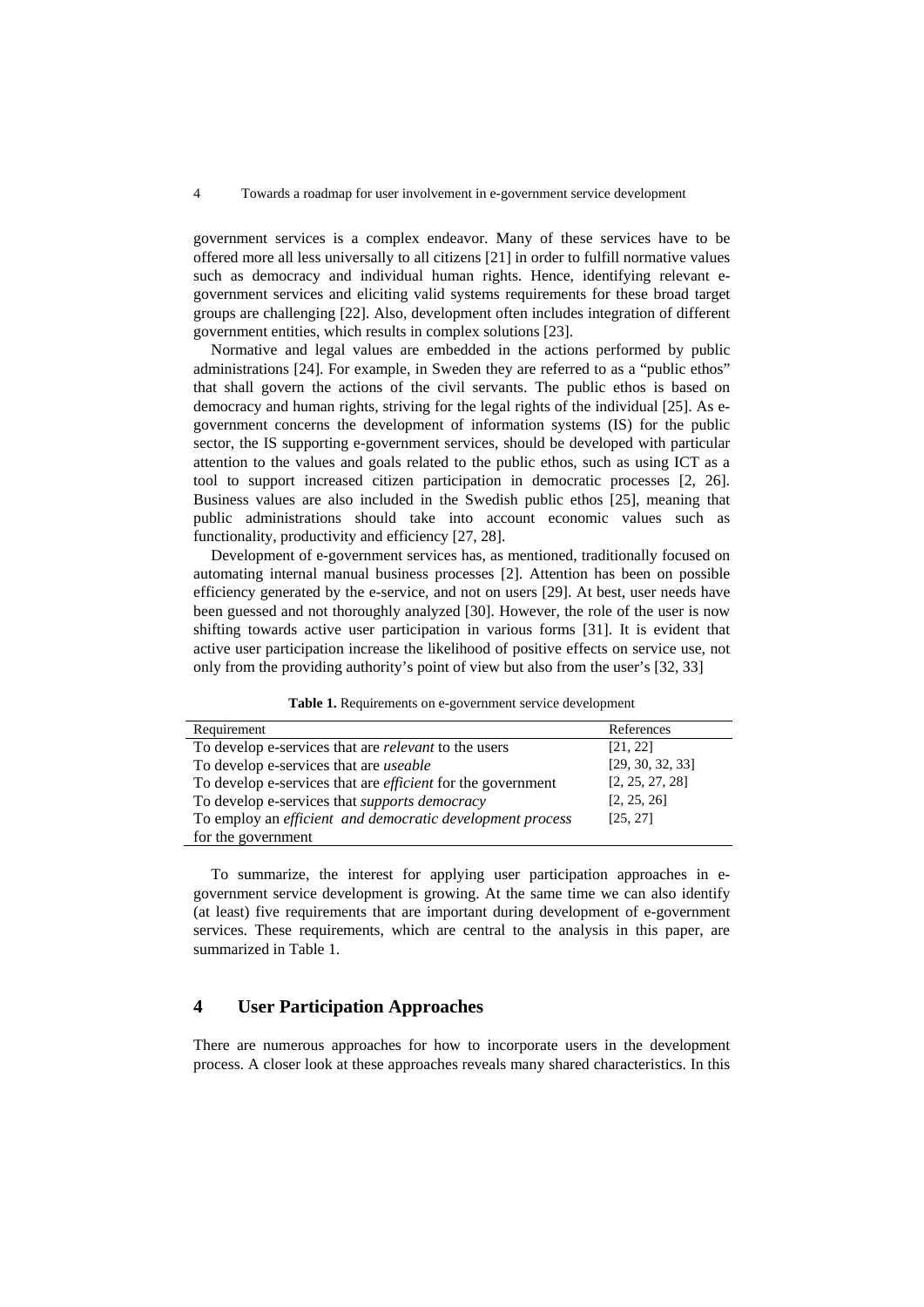paper, we focus on three such approaches: Participatory Design (PD), User Centered Design (UCD), and User Innovation (UI). We have chosen these three approaches for two reasons; (a) they are commonly mentioned in research literature; and (b) they are focused on user participation, but from different perspectives. The analysis maps out, and relates, the design goals of each approach, which enables comparison of the three. Each goal is first given a design approach identifier (PD, UCD and UI respectively), and then a goal identifier (G1, etc.)

#### **4.1 Participatory Design**

PD represents "*a rich diversity of theories, practices, analyses, and actions, with the goal of working directly with users (and other stakeholders) in the design*" [34pp. 25]. The overall goal is usable and accepted ICT systems (PD-G1 in Fig**.** 2). PD stems from basic democratic principles: people affected by a decision or change should be able to influence it (PD-G2). Another important PD aspect is that users or user representatives (PD-G3) must actively contribute (PD-G4) in analysis, design, prototyping and implementation of an information system [35]. Furthermore, the importance of designers and users working together is emphasized [5] (PD-G5). Both roles are equally important and must take responsibility for the project outcome. The designer needs knowledge about the information system setting (PD-G7) and the user needs knowledge about technical possibilities and restrictions (PD-G6). Kensing & Blomberg [35] state three basic PD requirements, the users must: have access to relevant information; have the possibility to take an independent position to the problem dealt with; and participate in decision making.



**Fig. 2.** Goal analysis for Participatory Design

#### **4.2 User Centered Design**

UCD emphasizes that the system purpose is to serve the user, not to use a specific technology or be an elegant piece of programming [6]. User environments must therefore be understood and considered when designing systems [36]. In Fig 3, we express this as UCD-G1. Better user theories will allow designers to build more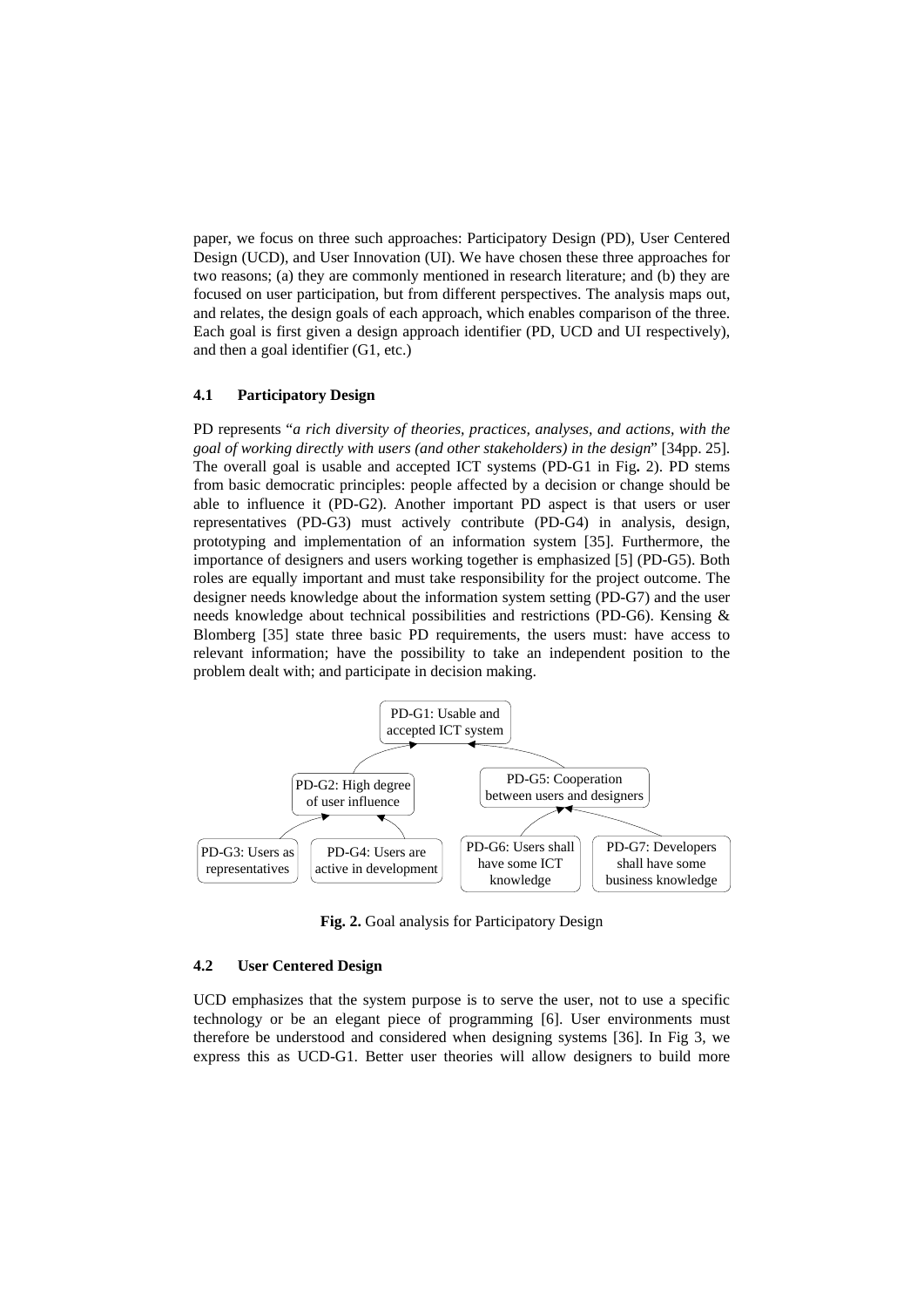usable interfaces and systems [37]. Work organization must hence be analyzed beyond traditional task analysis to incorporate social and organizational contexts that influence the users' operations [37]. The user needs should dominate the interface design, and the interface needs should in turn dominate the remaining systems design [6]. This is illustrated as UCD-G2 in Fig. 3. From the beginning, UCD did not involve users actively even though user needs were imperative. Now, user participation is essential in the early project phases, with a focus on requirements analysis [38]. If users are to have any impact, they must provide information that is appropriate to particular stages of the development. Developers therefore need extensive business knowledge (UCD-G5). User participation for partially finished products is only worthwhile if changes and modifications can be made at this stage [38]. It is, however, possible to include users to assess if user requirements are met. In summary, in UCD, users are rather passive and act as advisors, only having moderate influence on the development per se (UCD-G4); thus designers have the design responsibility (UCD-G3).



**Fig. 3.** Goal analysis for User Centered Design

### **4.3 User Innovation**

UI is focused on innovations made by users. As shown by UI-G1, in Fig. 4, the overall goal is to provide 'innovative systems functionality.' Users are the source for innovation and design rather than organizations, [7, 39]. UI is based on the concept of lead users that capture ideas (UI-G2), which are transformed into full-blown solutions in collaboration between users and developers (UI-G5). Typically, lead users are the ones who perform product and service innovations; they identify the problems (UI-G3) as well as the design solution (UI-G4). A lead user is considered to be a user of a certain application or product [39].

Using lead users in design differs from other approaches in the sense that the lead users themselves try to design products and services that satisfy their needs. Subsequently, they are responsible for problems and solutions (UI-G6). This means that lead users own the design, even if developers build the solution (UI-G7). This may lead to innovative ideas and solutions compared to other approaches, since lead users are free from the limits of regular designers. Focusing on typical users, rather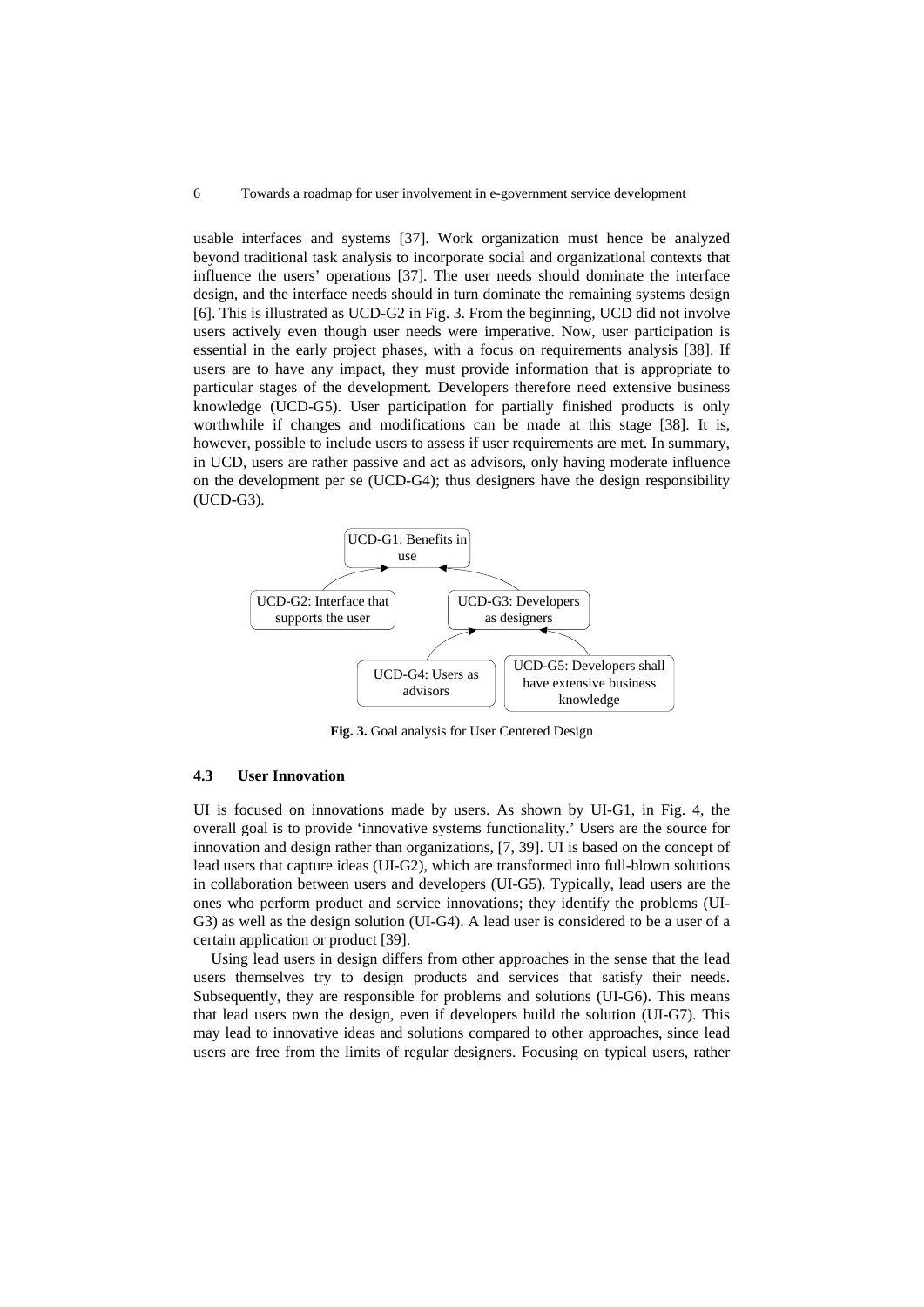than lead users, is not optimal when working with fast moving fields such as IS, were time of development may result in obsolete applications and products. In this case working with lead users to identify novel needs that have not yet been discovered by the general public may prove to be beneficial [7, 39, 40].



**Fig. 4.** Goal analysis for User Innovation

### **5 Design Goal Challenges for User Participation**

We emphasize that user participation is important, and may provide beneficial results [3]. However, user participation approaches are associated with potential challenges that need to be addressed. In this Section, each approach is analyzed separately, using references to the goals in Fig. 2 to 4 and keywords from the five requirements in bold style.

### **5.1 Challenges With Participatory Design**

PD aims for collaboration, and interactive development between developers and user representatives. The question is, however, how to create a development environment that emphasizes and encourages collaboration and interactivity. It is generally difficult to attract users to participate in e-service development, and even more difficult when the users are external. It is also difficult to ensure that all participants have sufficient knowledge and "speak the same language." Still, user participation is a must according to PD in order to develop *relevant* (PD-G3, PD-G4, PD-G7) and *usable* egovernment services (PD-G4, PD-G6) that *support democratic processes* (PD-G1).

*Efficiency* is a keyword for government, both concerning the resulting e-services and the *development process* itself (PD-G7). Using the e-service will only be efficient if the surrounding work processes are streamlined, often a neglected aspect. The systems development method requires a suitable set of method fragments selected for the situation, which in turn requires developers to critically review the potential method fragments. Basic skills and domain knowledge is imperative, but not given.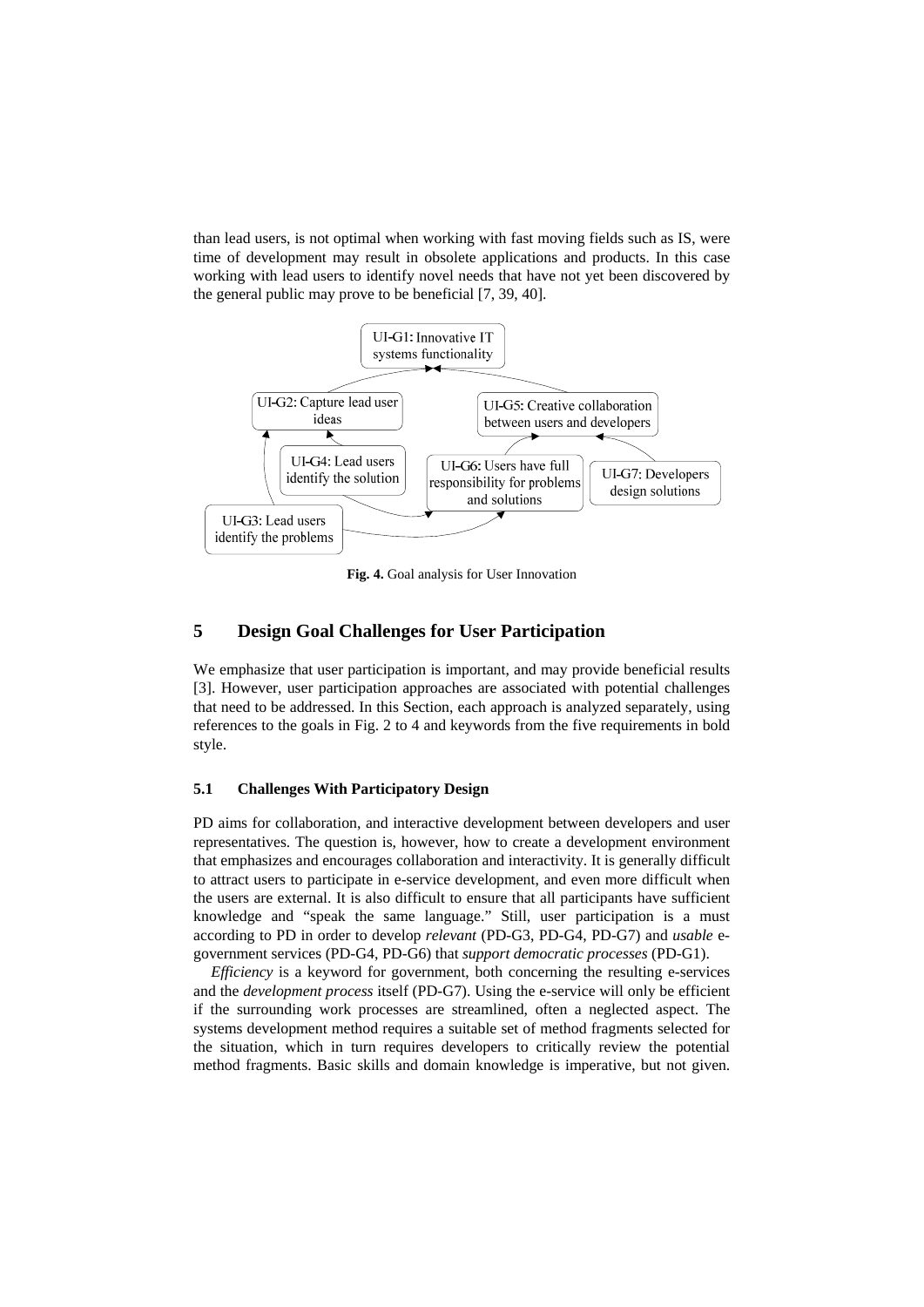*Democracy* (PD-G5) concerns how the government can communicate with the users and encourage them to put their opinions forward, as well as how to ensure participation across citizen groups in a *democratic development process* (PD-G3). The resulting e-service should foster inclusion of as many citizen groups as possible, and the risk is always that one or more groups feel left out.

### **5.2 Challenges With User Centered Design**

UCD aims to consider users and their environment during systems development. The user group is dispersed, which makes it difficult firstly to satisfy everyone's needs and thus make the e-services *relevant* (UCD-G4), and to find a language that enables communication about requirements and needs. Getting users to take on the advisory role is not trivial either. One question is thus how to attract potential advisors and how to acquire knowledge from users. A related challenge concerns *usability* of the eservices (UCD-G2, UCD-G4), in particular when developing an interface that supports all citizen groups.

Much like PD, *efficiency* in both e-services and the *development process* is difficult and requires the right tools (UCD-G5). Work processes must be identified and adjusted, but this is often a sensitive process. There are also great demands on the developers, since they must know not only the application environment, but also the users and their needs since the these are not active themselves during development. UCD also shares the challenges when working with *democratic* principles as PD does (UCD-G4, UCD-G5).

#### **5.3 Challenges With User Innovation**

UI is focused on the users being the driving force in development. The most difficult problem is to identify lead users in society. It is only then that lead user ideas can be captured, which affects *relevance* of the e-government services (UI-G2). However, these users should also want and have time to participate in and even lead egovernment service development. Furthermore, it is difficult to identify what a lead user *is* in a particular situation, and also what is required by that user. Regardless of user innovativeness, can they speak for the entire user (citizen) spectrum? The answer affects broad acceptance and *usability* of the solution (UI-G4). The e-services are intended for use within government organizations, and are hence also part of their work processes. Hence, can and should lead users judge how *efficient* (UI-G6, UI-G7) a solution is for the government organization. One main point in UI is that users drive the *development process* (UI-G6, UI-G7). It is not certain, however, that these users are experienced in developing e-government services, and they may therefore have problems expressing ideas and solutions.

Most users live in a world where *democratic* principles are important and drive the society. In this case, both the e-services (UI-G4) and the *development process* (UI-G2) are concerned. Even so, lead users may firstly not be representative for the public in general, and there is no guarantee that their ideas and solutions put democratic principles before personal needs.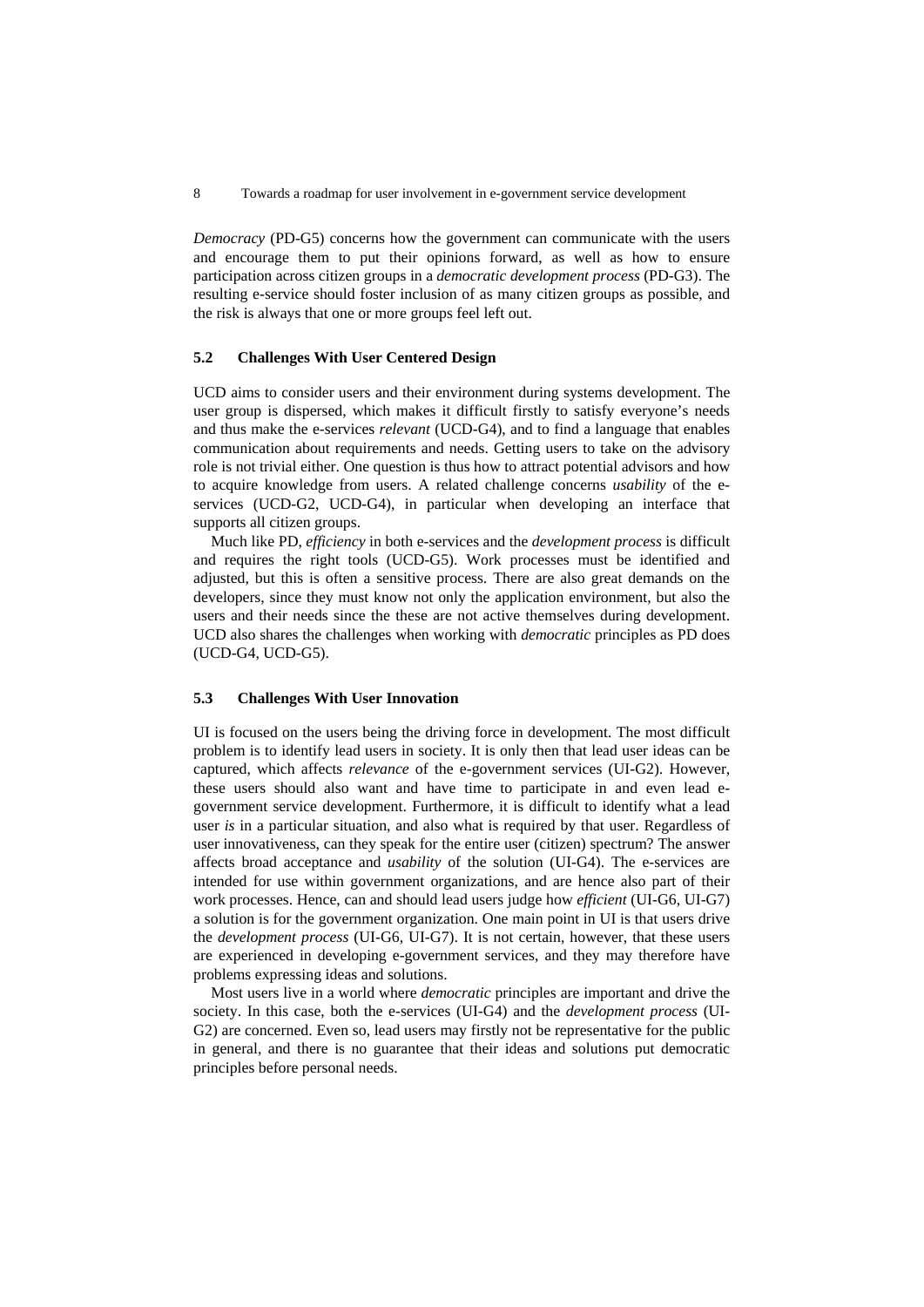### **6 Summarizing Analysis**

As Sections 5.1 to 5.3 express, one challenge is to identify a clear user target segment. PD is working with user representatives (PD-G3), UCD with user advisors (UCD-G4), and UI builds on lead users (IU-G2). Hence, the users have to be representatives, advisors, or lead users for a larger group. However, demarcating such a target group is not easy. Many e-government services have to be offered more or less universally to all citizens [21]. Targeting "all" users in an entire population is a daunting task, which seems very hard to accomplish. In other words, one challenge is the dispersed target segment faced during development of e-government services.

All three approaches are also anchored in the assumption that individual users in the target group can be identified, and that these users can represent a larger user group (see for example PD-G3, UCD-G4, and UI-G2). However, most users are external, residing outside the governments organizational boundaries [41]. Consequently, it becomes more complicated to address appropriate users for participation in the development process, especially if we have to address individual citizens. A second challenge is, therefore, to identify individual users within the target segment.

The three user participation approaches range from active to passive participation. Both in PD and UI, the user is supposed to take active part in development (PD-G4, UI-G3, UI-G4), while in UCD, the user has a more passive role as advisor (UCD-G4). This means that the user often must be persuaded to participate and in the case of UI to have the ownership of the design (UI-G6). This is a major challenge, since the users most often are external to the government organization, and participation is based on free will. Internal users can be obliged to participate in development activities and may also see benefits with new functionality more clearly [42]. Accordingly, all three approaches have to face the challenge on how to attract external users to participate, where UI is the most demanding approach.

Development of e-government services is a complex endeavor. These artifacts often inherit a complex architecture from back-office systems, with a high number of relations and dependencies. This complexity is often invisible to the user and it is questionable to require that users should have such knowledge. When considering the design goals of our three approaches we see that they demands business knowledge to different degrees. Most demanding is UI, since the user is responsible for identifying the solution (UI-G6, IU-G7). In order to do that one is required to have extensive knowledge of what is possible to achieve. Least demanding is UCD, where the users have a more passive role and the developers have the business knowledge. Hence, skill inadequacy is the fourth challenge depending on the user's role in the design theories.

### **7 Conclusions**

The importance of user involvement has been stressed in recent e-government research. Therefore, we have in this paper analyzed three user participation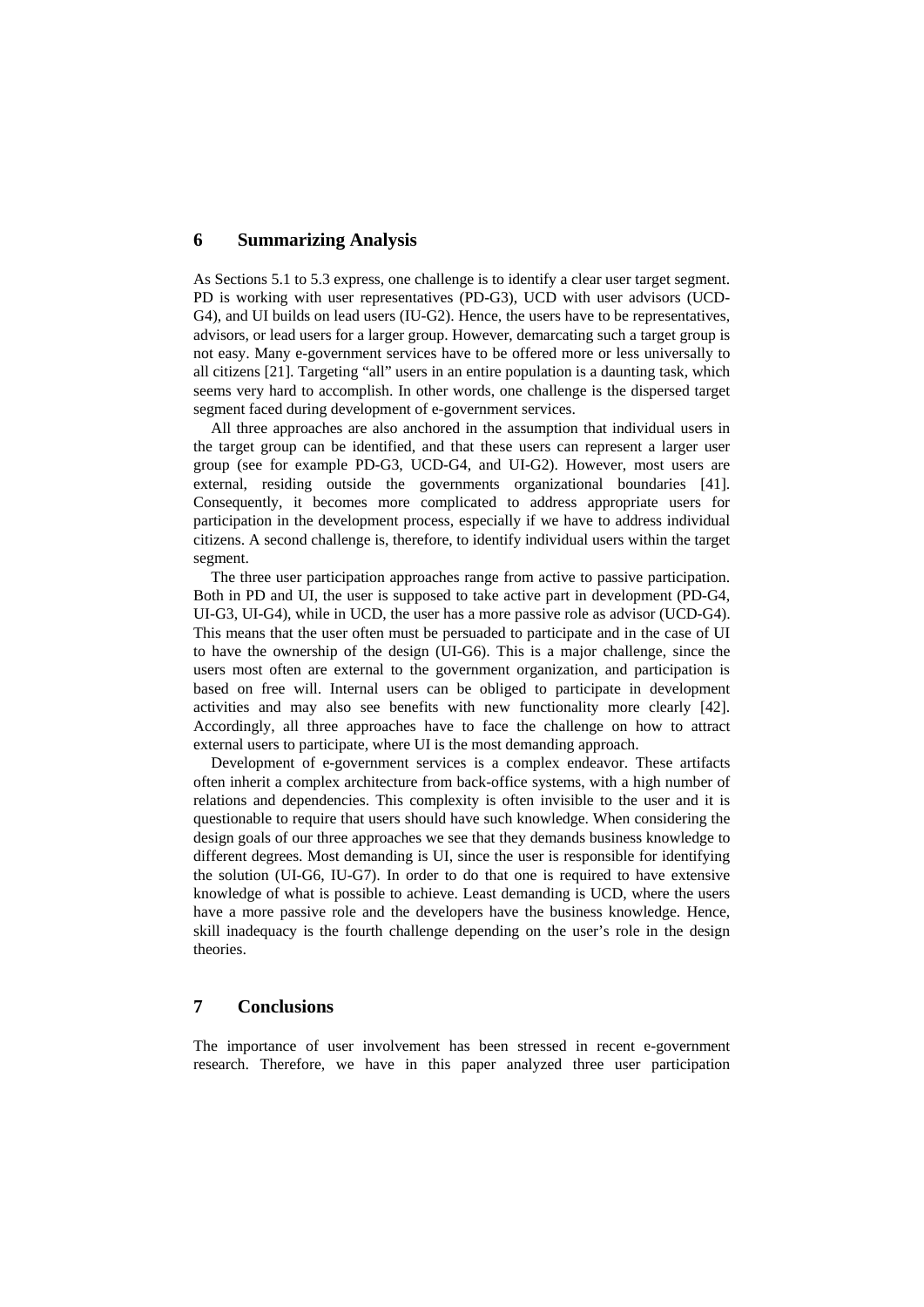approaches, Participatory Design, User Centered Design and User Innovation, in egovernment service development from a goal perspective. In doing so, we identified four challenges when including users in development: (1) Identifying the user target segment, (2) Identifying the individual user within each segment, (3) Getting users to participate, and (4) Lacking adequate skills.

Traditionally, users have not been included in the e-government service development process [43]. However, e-presence and highlighted democratic principles that new technologies bring increase the need for government organizations to interact with citizens and enable their voices to be heard to a different extent than today. User participation generally produces better results in terms of, for example, more usable e-services. Government organizations should therefore be interested in adopting user participation in their e-government service development processes. They should also pay close attention to the challenges and allocate appropriate resources for dealing with them before they become problems.

The shift to user participation in e-government service development calls for future research into the structure and composition of a roadmap for said participation. For example, how shall ideas for new or improved services be captured? How shall ideas be prioritized and selected? And how can selected ideas be sufficiently detailed to allow for effective development? Our future research aims to develop a roadmap that is empirically grounded, and which is simple to adopt, use, and learn. It needs to be comprised of a set of methods fragments with concrete advice on how to apply them in an e-government service development setting. In this context, it is relevant to consider incorporating research on virtual or social communities, and in what way these phenomena alter or affect e-government service development.

#### **References**

1. Rowley, J.: An analysis of the e-service literature: towards a research agenda. Internet Research: Electronic Networking Applications and Policy **16** (2006) 879-897

2. Asgarkhani, M.: The effectiveness of e-Service in Local Government: A Case Study. Electric journal of e-government **3** (2005) 157-166

3. Melin, U., Axelsson, K., Lundsten, M.: Talking to, not about, Entrepreneurs – Experiences of Public e-service Development in a Business Start Up Case. In: Cunningham, P., Cunningham, M (ed.): eChallanges, Vol. 383-390 (2008)

4. Cavaye, A., L, M. : User participation is systems development revisited. Information and Management **28** (1995) 311-323

5. Schuler, D., Namioka, A.: Participatory Design Priciples and Practicies - Preface. In: Schuler, D., Namioka, A. (eds.): Participatory Design Principles and Practicies. Lawrence Erlbaum Associates Inc., London (1993)

6. Norman, D.: Cognitive engineering. In: Norman, Draper (eds.): User-Centered System Design: New Perspectives on Human Computer Interaction. Lawrence Erbaum Associated, London (1986) 31-65

7. Hippel, E.: Lead Users: A Source of Novel Product Concepts. Management Science **32** (1986) 791-805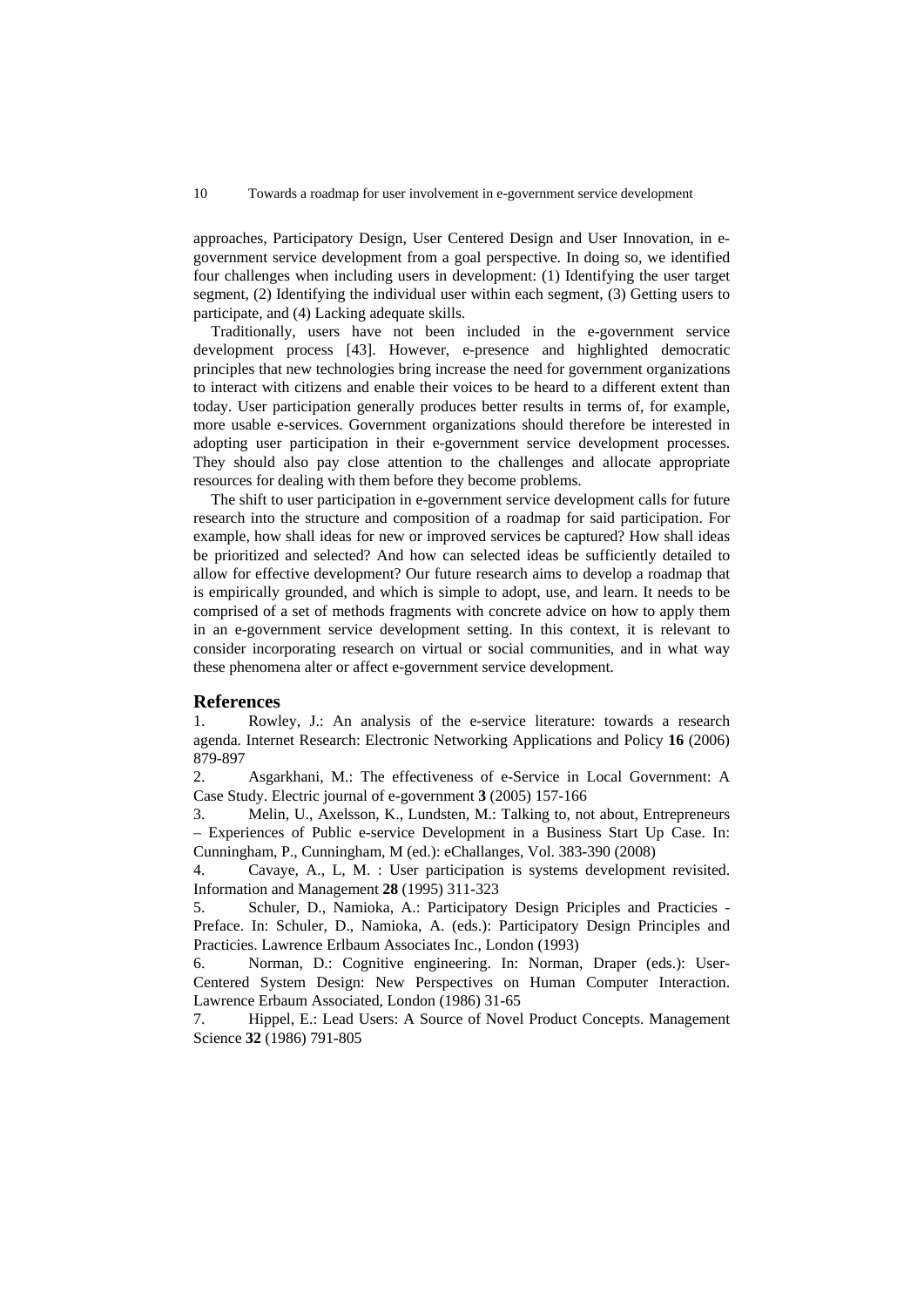8. Hevner, A.R., March, S.T., Park, J., Ram, S.: Design Science in Information Systems Research. MIS Quarterly **28** (2004) 75-105

9. Holmström, H.: Virtual Communities as Platforms for Product Development: An Interpretive Case Study of Customer Involvement in Online Game Developmen. International Conference on Information Systems 2001 (ICIS 2001), New Orleans, Louisiana, USA (2001)

10. Hansson, C., Dittrich, Y., Randall, D.: How to Include Users in the Development of Off-the-Shelf Software: A Case for Complementing Participatory Design with Agile Development. Annual Hawaii International Conference on System Sciences 2006 (HICSS 06), Vol. 08. IEEE Computer Society (2006)

11. Gregor, S., Jones, D.: The Anatomy of a Design Theory. Journal of the Association of Information systems **8** (2007) 312-335

12. Friedman, K.: Theory construction in design research: criteria, approaches, and methods. Design Studies **24** (2003) 507-522

13. Ågerfalk, P.J., Wistrand, K.: Systems Development Method Rationale: A Conceptual Framework for Analysis. Proceedings of the 5th International Conference on Enterprise Information Systems (ICEIS 2003), Angers, France (2003)

14. Harmsen, F.: Situational Method Engineering. (1997)

15. Brinkkemper, S., Saeki, M., Harmsen, F.: Meta-Modelling based assembly techniques for situational method engineering. Information Systems **24** (1999) 209- 228

16. Brinkkemper, S.: Method engineering: engineering of information systems development methods and tools. Information and Software Technology **38** (1996) 275-280

17. Jayratna, N.: Understanding and evaluating methodologies. McGraw-Hill, London (1994)

18. Yu, E.: Modeling Organizations for Information Systems Requirements Engineering.: The IEEE International Symposium on Requirements Engineering, San Diego, USA (1993)

19. Klievink, B., Janssen, M.: Improving Integrated Service Delivery: A Simulation Game. (2009)

20. Goldkuhl, G.: Socio-instrumental service modelling: An inquiry on eservices for tax declarations. In: Persson, A., Stirna, J. (eds.): PoEM 2009, Vol. 39. Springer, Stockholm (2009) 207-221

21. Henriksen, Z.H.: The diffusion of e-services in Danish municipalities. In: Traunmüller (ed.): EGOV 2004. Springer-Verlag Berlin Heidelberg (2004) 164-171

22. Lenk, K.: Electronic Service Delivery – A driver of public sector modernization. Information Polity **7** (2002) 87-96

23. Layne, K., Lee, J.: Developing fully functional E-government: A four stage model. Government Information Quarterly **18** (2001) 122-136

24. Cordella, A., Willcocks, L.: Outsourcing, bureaucracy and public value: Reappraising the notion of the "contract state". Government Information Quarterly **27**  (2010) 82-88

25. Odell, M., Hellberg, L.: Government Decision: Mission to initiate a project concerning a public ethos (In Swedish). Swedish Ministry of Finance (2009)